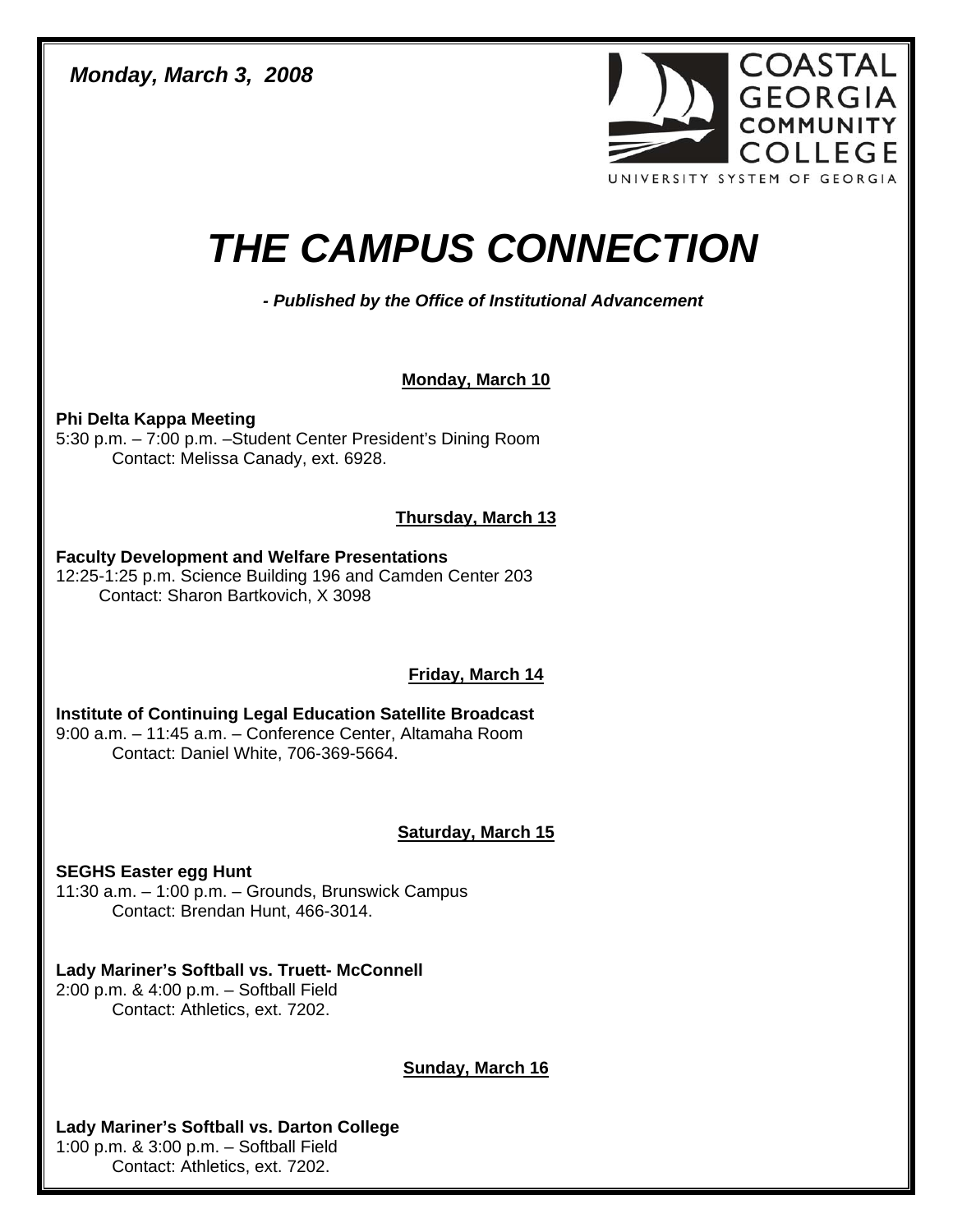### **Monday, March 17**

#### **Department of Community Affairs Coastal Water Plan**

8:00 a.m. – 4:00 p.m. – Conference Center Auditorium Contact: Dr. Dougie Taylor, ext. 7260.

### **Guest Speaker Dr. Richard Partch**

11:30 a.m. – 12:15 p.m. – Science Lecture Room Contact: Dr. Keith Belcher, ext. 3089.

## **Tuesday, March 18**

#### **Professor of the Year/ Appreciation Luncheon**  11:30 a.m. – 1:30 p.m. – Student Center Contact: Sheila Ledford, ext. 7243.

## **Thursday, March 20**

#### **Institute of Continuing Legal Education Satellite Broadcast**  9:00 a.m. – 11:45 a.m. – Conference Center, Altamaha Room Contact: Daniel White, 706-369-5664.

## **Saturday, March 22**

#### **Jehovah Witnesses Ceremony**  6:00 p.m. – 10:00 p.m**.** – Conference Center Auditorium Contact: Maira Perdomo, ext. 7279.

**Holiday Calendar.** The 2008-2009 Employee Holiday Calendar has been approved and is now posted on the HR Website.

**----------------------------------------------------------------------------------------------------------------------------------------------** 

The link for the webpage is <http://www.cgcc.edu/humres/files/512E80E7C4734A91B10E331CBA49E04D.pdf>

**Note to the College.** I cannot express how much my family and I appreciate the outpouring of love and support my extended family have shown us during the loss of my mother. I am deeply humbled by the cards, flowers, words of encouragement, and expressions of concern for my family and me during this time. Thank you so much. *Mary Fowler & family* 

**Cookies from home for soldiers overseas.** For the first time this year, Girl Scout cookies can be sent to specific soldiers deployed overseas. As part of this year's "Cookies from Home" campaign, you can donate a box of cookies and give the Girl Scouts the address of someone overseas whom you would like to see get those cookies. The Girl Scouts will do the rest.

If you've already donated a box this month and want the cookies to go to someone special, just e-mail the military address to sbartkovich@cgcc.edu. If there is someone overseas and you want to make sure they get some cookies, just call Sharon at -3098 to complete the arrangements.